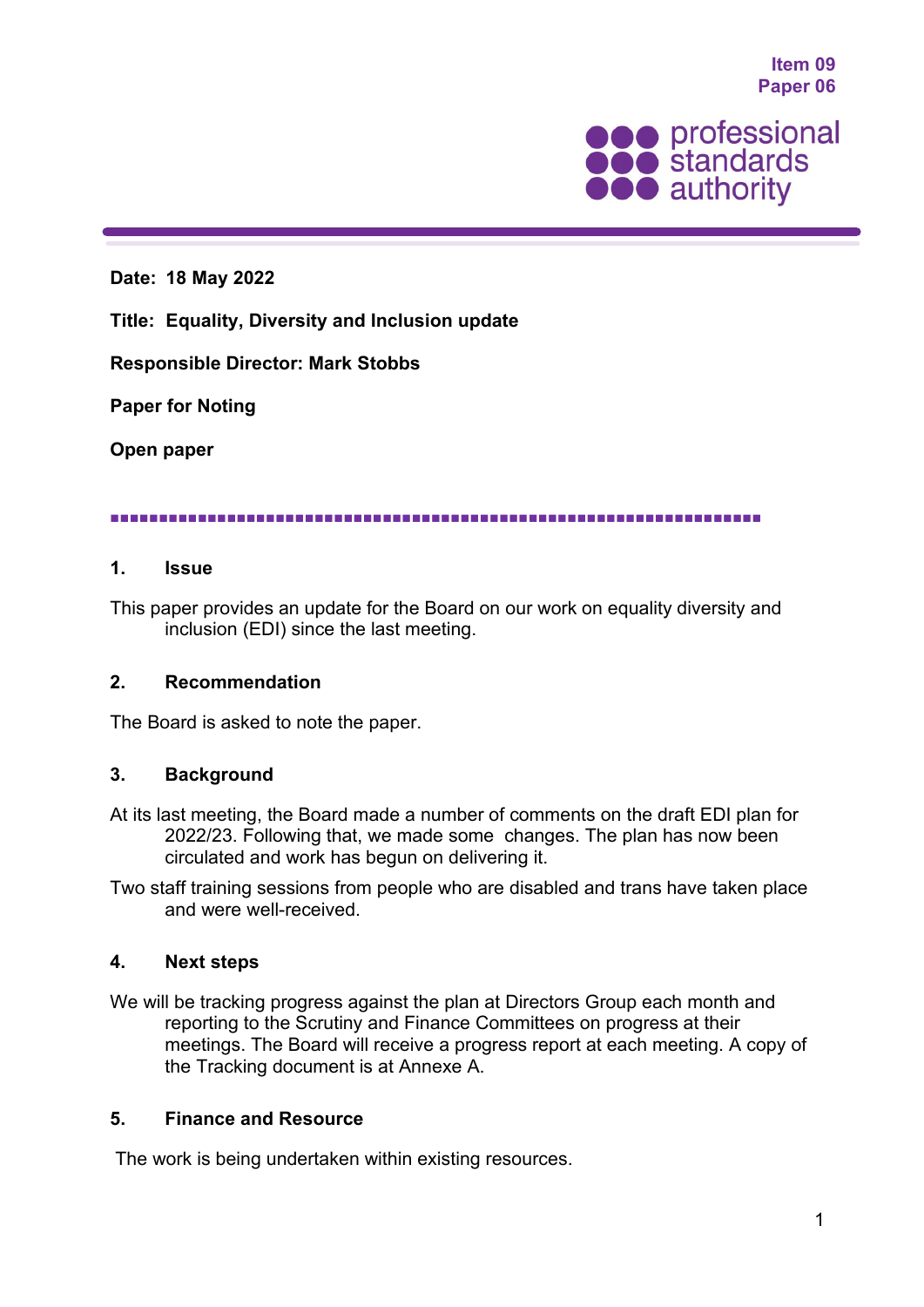### **6. Impact Assessment**

We expect this plan to have a positive effect on the Authority's ability to promote diversity. There may be some additional implications for the regulators in supplying information for our section 29 work and for accredited registers applying for or renewing accreditation. We consider that this is essential to help the Authority assess the impact of its own work.

### **7. EDI implications**

We believe that the plan will significantly improve the Authority's work in support of EDI.

### **8. Timescale**

The action plan is for the financial year 2022/23 but there will be further plans for future years building on this plan.

### **9. Communications**

We have announced the plan to colleagues and to external stakeholders. Part of the plan includes communications around particular events and areas of work throughout the year.

### **10. Internal Stakeholders**

All colleagues at the Authority are involved in this work.

### **11. External Stakeholders**

The regulators, registrant and patient and service user groups are all crucial to this work and we will engage with them as part of it.

### **12. Annexes List**

EDI action plan tracker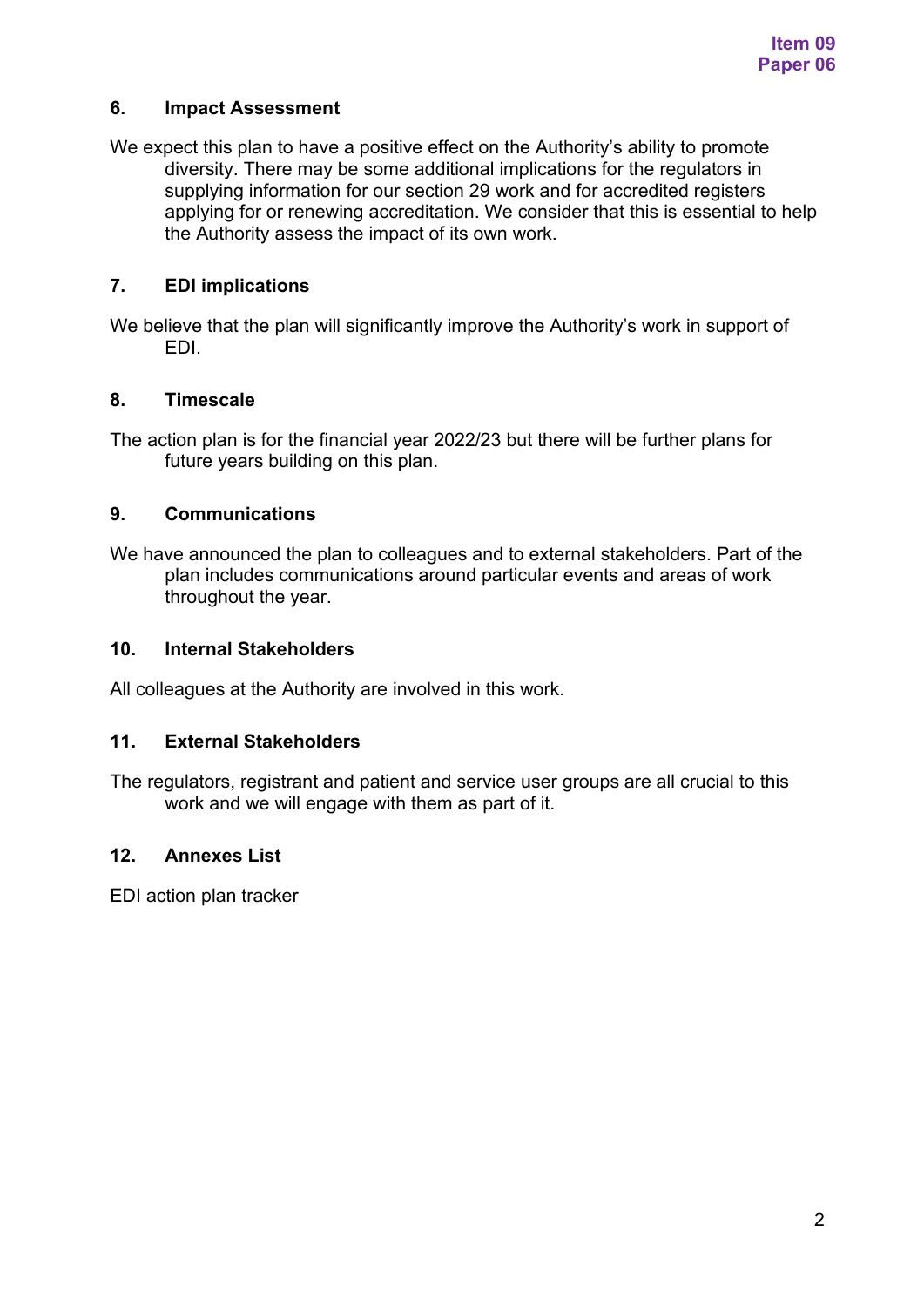## **EDI ACTION PLAN TRACKER**

# **Key Outcomes:**

|                         | <b>Area/Owner</b> | <b>Action</b>                                                                                                                                                                                                                                                                                 | <b>Completion</b><br><b>Date</b> | <b>Risks</b> | <b>Action to</b><br>date | <b>RAG</b><br>rating |
|-------------------------|-------------------|-----------------------------------------------------------------------------------------------------------------------------------------------------------------------------------------------------------------------------------------------------------------------------------------------|----------------------------------|--------------|--------------------------|----------------------|
| 1                       | <b>Corp Serv</b>  | Diversity data on<br>the makeup of our<br>workforce to be<br>collated and used<br>to identify and<br>implement key<br>actions to address<br>under-<br>representation.                                                                                                                         | 31 Dec<br>2022                   |              |                          |                      |
| $\mathbf 2$             | <b>Corp Serv</b>  | Internal HR<br>policies fully<br>analysed and<br>revised to prioritise<br>EDI.                                                                                                                                                                                                                | 31 March<br>2023                 |              |                          |                      |
| 3                       | <b>HR</b>         | <b>Mandatory training</b><br>will be developed<br>and provided to<br>everyone in our<br>organisation<br>involving people<br>who have<br>protected<br>characteristics and<br>have experience<br>of what it is like to<br>live with those and<br>in order to inform<br>our decision-<br>making. | 31 Dec<br>2022                   |              |                          |                      |
| $\overline{\mathbf{4}}$ | S&Q               | We will work with<br>the regulators to<br>gain diversity<br>information about<br>the registrants<br>involved in our<br>section 29 cases<br>so that we can<br>identify concerns<br>about decision-                                                                                             | 31 Dec<br>2022                   |              |                          |                      |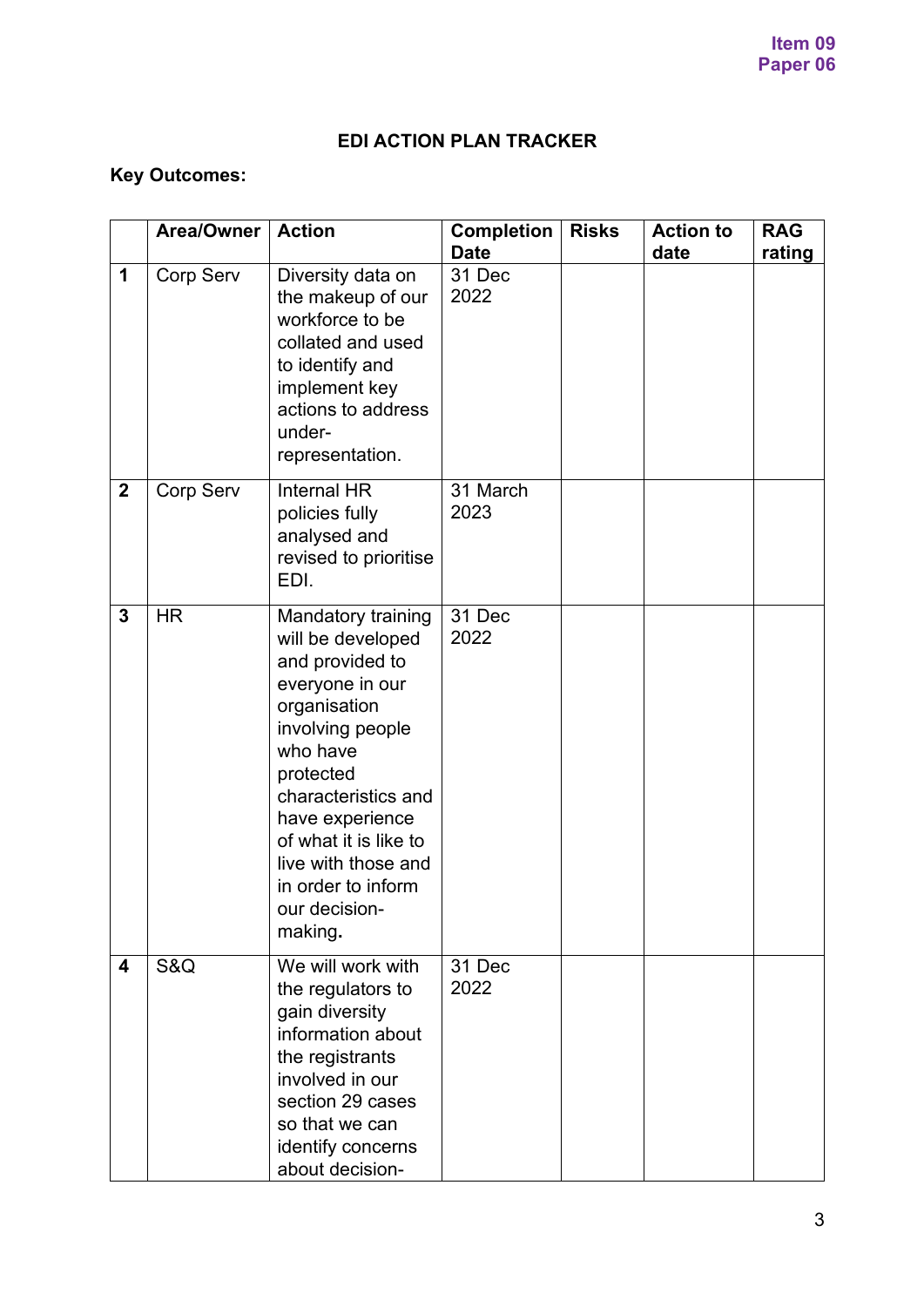|                |                         | making and action<br>to address them.                                                                                                                                                                                                                              |                  |  |  |
|----------------|-------------------------|--------------------------------------------------------------------------------------------------------------------------------------------------------------------------------------------------------------------------------------------------------------------|------------------|--|--|
| 5              | S&Q                     | We will have<br>reviewed our<br>approach to<br>Standard 3 of our<br><b>Standards of Good</b><br>Regulation to<br>ensure we are<br>using our<br>performance<br>review to influence<br>the way EDI is<br>embedded in<br>regulation as<br>effectively as<br>possible. | 31 Jan<br>2023   |  |  |
| 6              | Corp Serv<br>S&P<br>S&Q | An Advisory Panel<br>comprising<br>individuals who<br>represent the<br>diversity of<br>characteristics and<br>perspectives to<br>support and inform<br>our work will be<br>established.                                                                            | 31 March<br>2023 |  |  |
| $\overline{7}$ | All                     | <b>Equality Impact</b><br>Assessments will<br>be embedded as<br>part of our risk<br>management<br>process so that all<br>policies, strategies<br>and decisions<br>include a<br>consideration of<br>EDI.                                                            | 30 Sept<br>2022  |  |  |
| 8              | <b>HR</b>               | We will develop<br>and implement a<br>work experience<br>scheme to enable<br>students from<br>under-represented<br>groups to gain                                                                                                                                  | 31 Oct 2022      |  |  |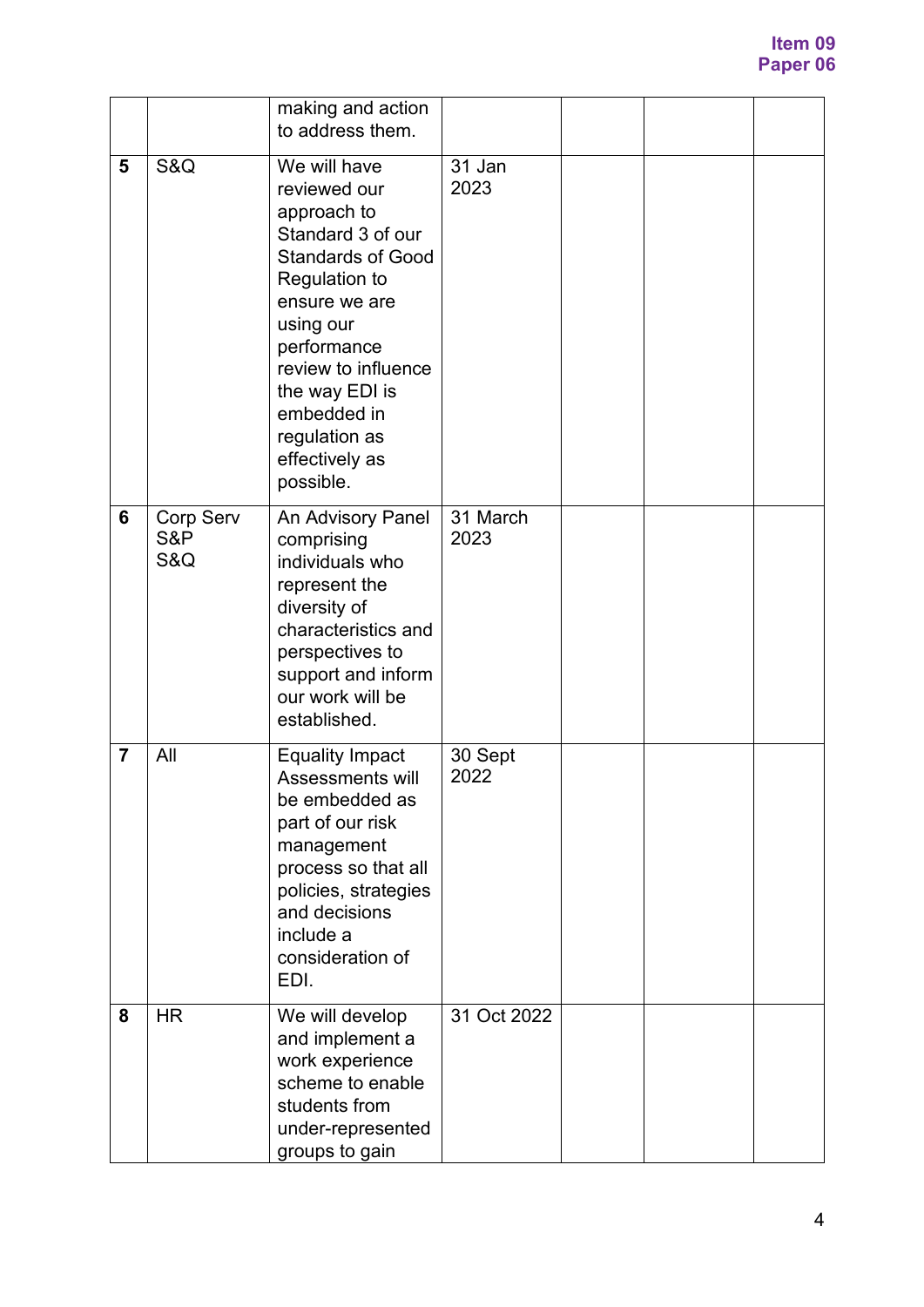|    |                  | experience of the<br>Authority's work.                                                                                                                                                                                     |                                |                 |  |
|----|------------------|----------------------------------------------------------------------------------------------------------------------------------------------------------------------------------------------------------------------------|--------------------------------|-----------------|--|
| 9  | S&P              | Our<br>communication<br>and information on<br><b>EDI</b> internally and<br>externally through<br>the website will be<br>reviewed and<br>improved.                                                                          | 31 July<br>2022 and<br>ongoing |                 |  |
| 10 | S&P              | Develop a<br>programme for<br>celebrating the<br>strength diversity<br>brings to our<br>organisation and<br>the health and<br>social care<br>profession by<br>marking cultural<br>and other key<br>national EDI<br>events. | 31 May<br>2022                 |                 |  |
| 11 | <b>Corp Serv</b> | An Associate non-<br>executive Board<br>member will be<br>recruited.                                                                                                                                                       | 30 April<br>2022               | <b>Complete</b> |  |

**1. We will develop our capability so that we have the knowledge and understanding to lead by example in creating an empowering and inclusive culture and promote diversity in our decision-making.**

|     | Area/Owner                                    | <b>Action</b>                                                                                                       | <b>Proposed</b><br>date | <b>Risks</b> | <b>Action</b><br>to date | <b>RAG</b><br>rating |
|-----|-----------------------------------------------|---------------------------------------------------------------------------------------------------------------------|-------------------------|--------------|--------------------------|----------------------|
| 1.1 | HR with<br>support from<br><b>EDI Advisor</b> | Equip the HR<br>team with the<br>knowledge and<br>understanding on<br>the importance of<br>diversity<br>monitoring. | 30 April 2022           |              |                          |                      |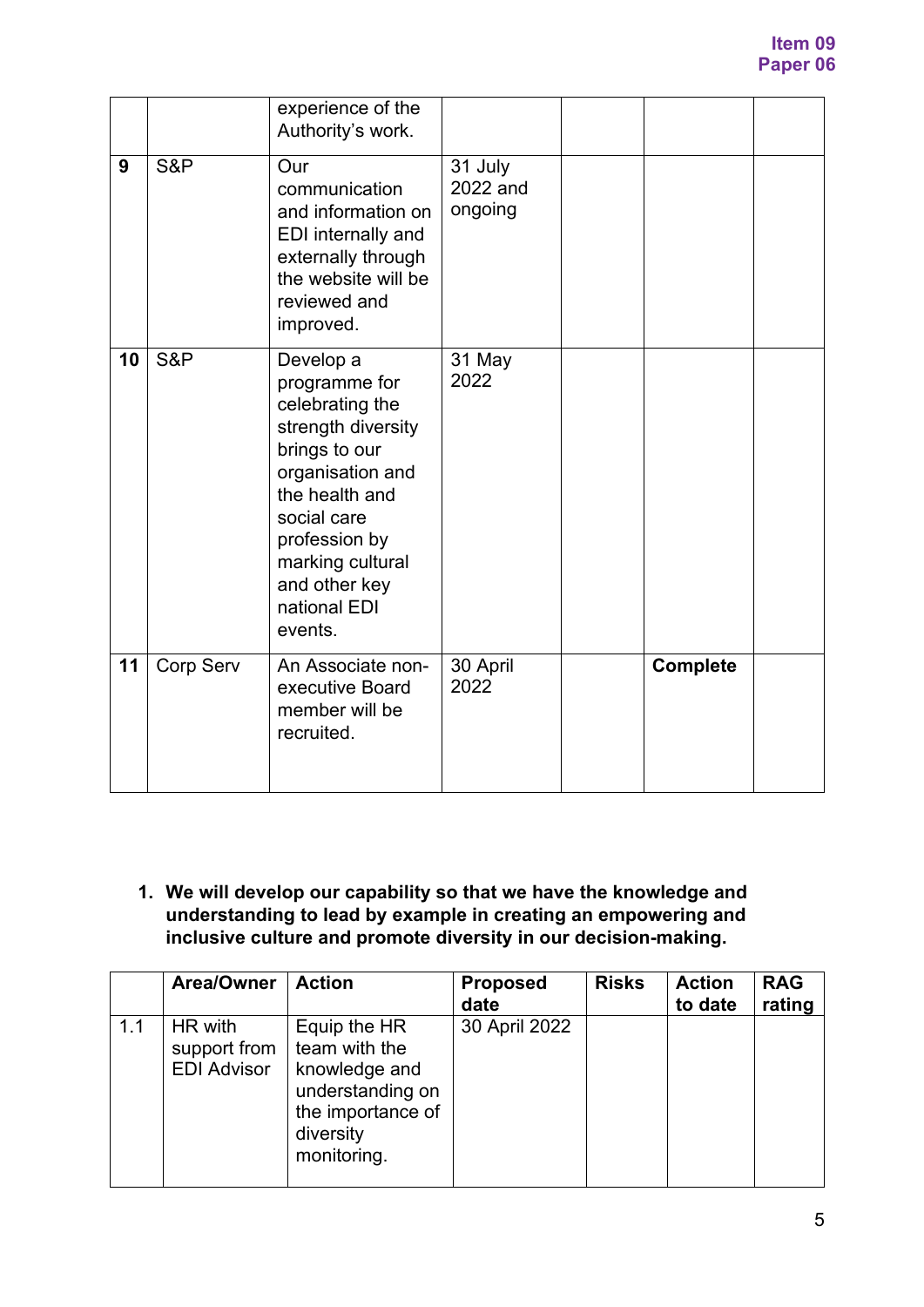| $1.\overline{2}$ | HR, EDI<br>adviser and<br>all teams | Provide and<br>participate in<br>training on<br>various aspects<br>of EDI to gain<br>knowledge and<br>an understanding<br>of the issues and<br>concerns<br>experienced by<br>groups who share<br>protected<br>characteristics.                                                                                                                                                                             | 15 April 2022<br>Role specific<br>training<br>sourced -<br>June 22                                                                                                                                            |  |  |
|------------------|-------------------------------------|------------------------------------------------------------------------------------------------------------------------------------------------------------------------------------------------------------------------------------------------------------------------------------------------------------------------------------------------------------------------------------------------------------|---------------------------------------------------------------------------------------------------------------------------------------------------------------------------------------------------------------|--|--|
| 1.3              | All                                 | All staff will have<br>an objective in<br>respect of EDI to<br>carry forward this<br>action plan.                                                                                                                                                                                                                                                                                                          | <b>End April</b><br>2022                                                                                                                                                                                      |  |  |
| 1.4              | Section 29<br>team                  | 1. Establish a<br>system to enable<br>us to record<br>information about<br>registrants'<br>protected<br>characteristics.<br>2. Seek<br>information about<br>those<br>characteristics<br>from the<br>regulators.<br>3. Analyse the<br>information that<br>we receive<br>annually to<br>establish any<br>learning in<br>respect of our<br>own processes<br>and decisions at<br>all stages of the<br>process. | CRM to be<br>modified and<br>information<br>requested<br>from<br>regulators by<br>30 June<br>2022.<br>Data to be<br>analysed by 1<br>January 2023<br>and report<br>prepared for<br>the Scrutiny<br>Committee. |  |  |
| 1.5              | HR and EDI<br>adviser               | Work experience<br>scheme<br>established to<br>enable students<br>from under-<br>represented<br>groups to gain<br>experience of the<br>Authority's work.                                                                                                                                                                                                                                                   | 31 October<br>2022                                                                                                                                                                                            |  |  |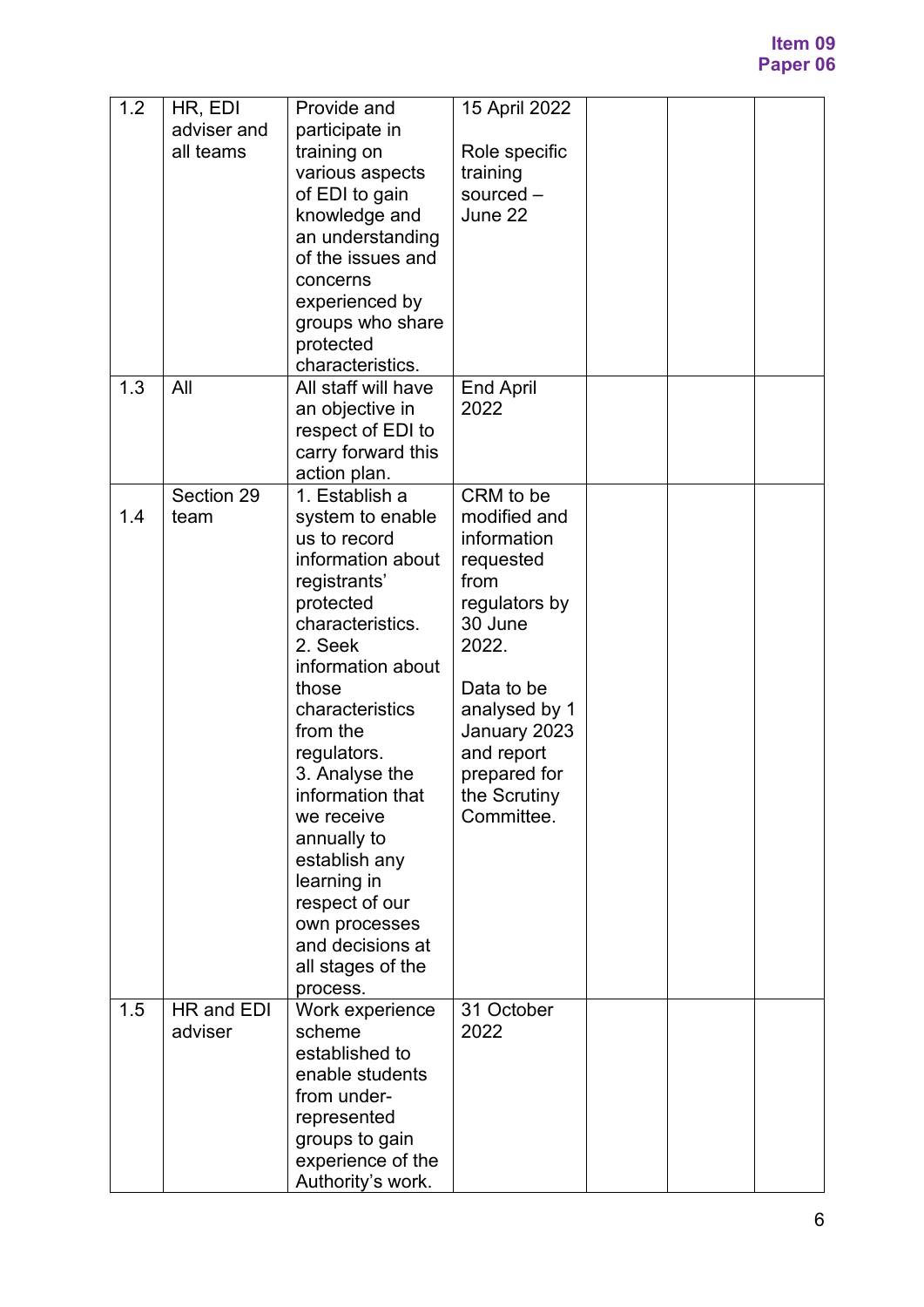### **Item 09 Paper 06**

| 1.6 | S&Q and<br>S&P teams<br>and EDI<br>adviser | <b>Train relevant</b><br>teams on<br>undertaking<br>equality impact<br>assessments.<br>Identify key<br>projects which<br>will be subject to<br>an EIA screening | Team to have<br>completed<br>training with<br><b>EDI</b> adviser<br>by 30 April<br>2022.<br>30 Sept 2022                                                                                                                                                         |  |  |
|-----|--------------------------------------------|-----------------------------------------------------------------------------------------------------------------------------------------------------------------|------------------------------------------------------------------------------------------------------------------------------------------------------------------------------------------------------------------------------------------------------------------|--|--|
|     |                                            | process and/or<br>full EIA.                                                                                                                                     |                                                                                                                                                                                                                                                                  |  |  |
| 1.7 | AR team                                    | Embed new<br>impact<br>assessment into<br>the assessment<br>and decision-<br>making<br>processes.                                                               | Monitoring<br>system in<br>place for<br>actions<br>arising from<br>IA.<br>Feedback<br>from registers<br>and decision<br>makers<br>sought.<br>Updated<br>guidance on<br>carrying out<br>impact<br>assessments<br>for team and<br>decision<br>makers.<br>By 31 Dec |  |  |
| 1.8 | Policy team                                | <b>Embed EDI</b><br>considerations<br>into policy work<br>planning and<br>prioritising.                                                                         | 2022.<br>2022-23 work<br>planning<br>incorporates<br>EDI work as<br>standalone<br>project and/or<br>as part of<br>other<br>projects.                                                                                                                             |  |  |
| 1.9 | Policy team                                | Review our<br>stakeholder<br>mapping and<br>ensure that we                                                                                                      | Stakeholder<br>management<br>arrangements<br>will be in                                                                                                                                                                                                          |  |  |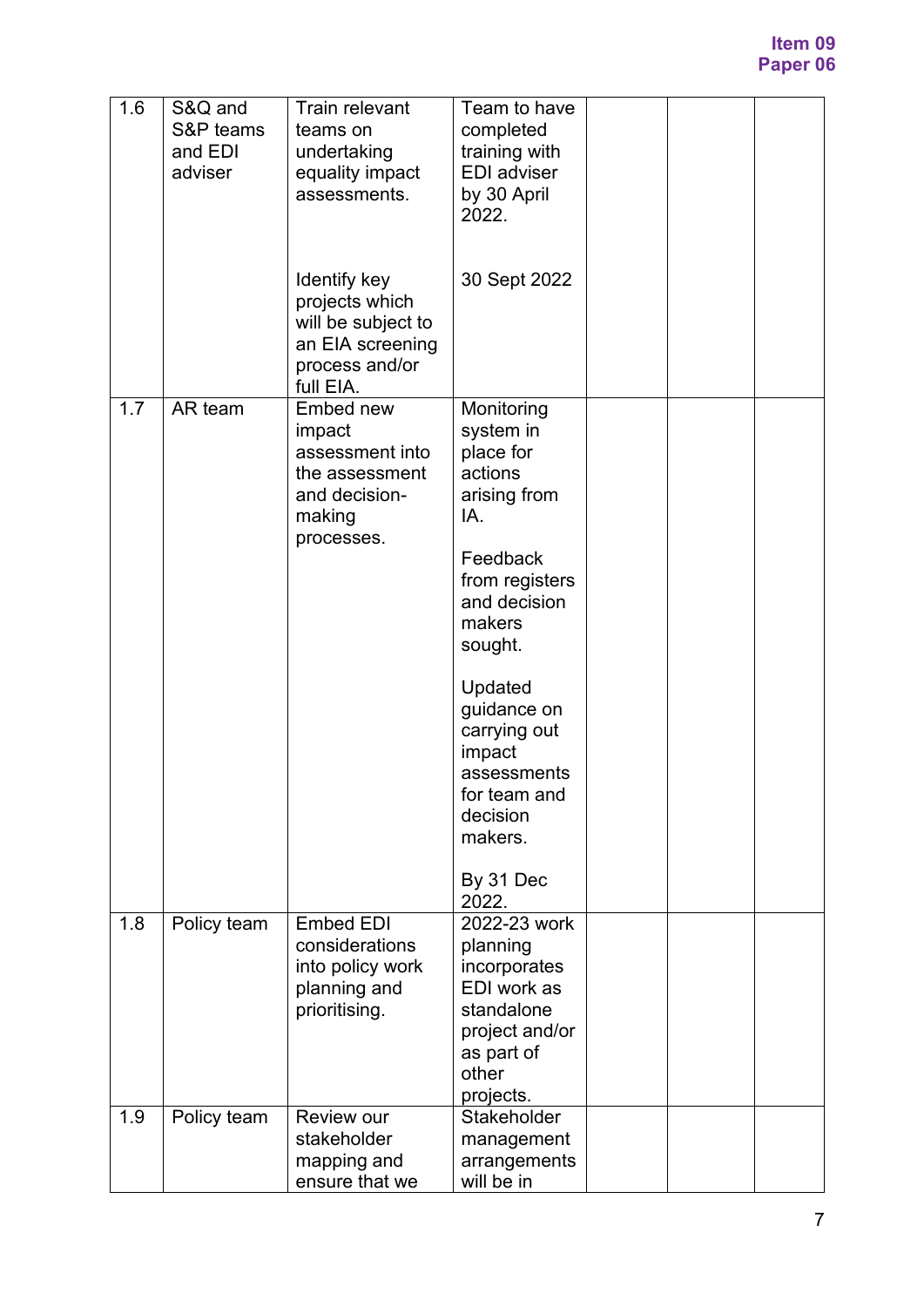|      |                   | are engaging<br>with/hearing from<br>a sufficiently<br>diverse range of<br>stakeholders to<br>support our work.                                                                             | place for<br>stakeholders<br>who provide<br><b>EDI</b> insights<br>and expertise<br>as well as for<br>additional<br>bodies within<br>existing<br>stakeholder<br>groups<br>(registrant<br>bodies and<br>patient<br>groups) who<br>represent or<br>reflect the<br>views of<br>diverse<br>groups. 31<br>December<br>2022. |  |  |
|------|-------------------|---------------------------------------------------------------------------------------------------------------------------------------------------------------------------------------------|------------------------------------------------------------------------------------------------------------------------------------------------------------------------------------------------------------------------------------------------------------------------------------------------------------------------|--|--|
| 1.10 | S&Q and<br>Policy | Establish an<br><b>Advisory Panel</b><br>comprising of key<br>individuals who<br>represent the<br>diversity of<br>characteristics<br>and perspectives<br>to support and<br>inform our work. | Work to<br>develop the<br>approach<br>from April<br>2022 and<br>panel<br>established<br>no later than<br>31 March<br>2023.                                                                                                                                                                                             |  |  |
| 1.11 | <b>ICT</b>        | To identify<br>relevant training<br>for the ICT team<br>on Accessibility<br>software and<br>other Assistive<br>technologies.                                                                | 30 May 2022                                                                                                                                                                                                                                                                                                            |  |  |
| 1.12 | Finance           | Compare all our<br>Finance and<br>Procurement<br>policies to the<br>ones of<br>regulators to pick<br>up the best<br>practice for<br>accessibility and<br>inclusivity.                       | February<br>2023                                                                                                                                                                                                                                                                                                       |  |  |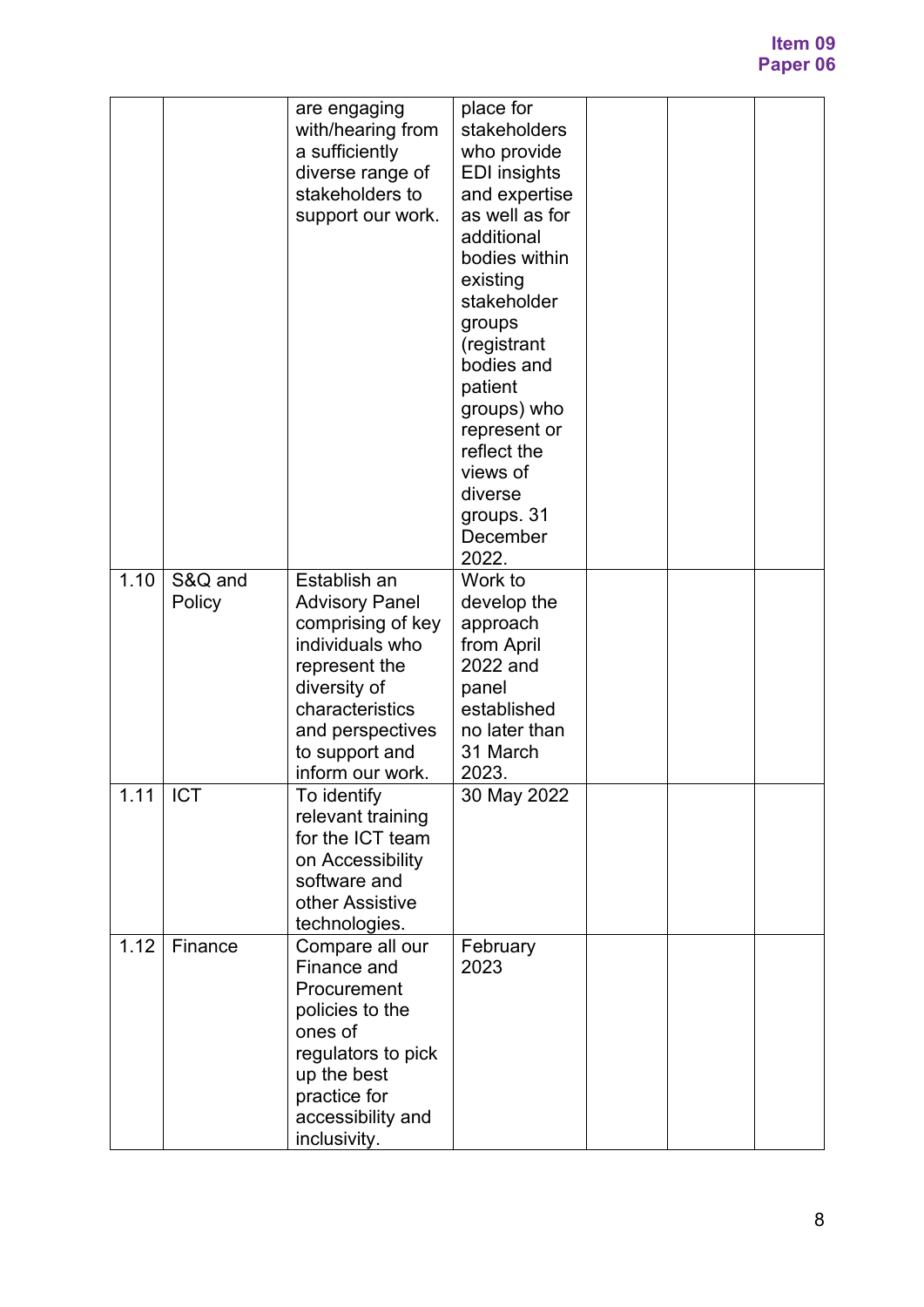### **2. We will promote an inclusive workplace culture where everyone feels empowered, engaged and valued.**

|     | Area/Own<br>er | <b>Action</b>                                                                                                                                                                                                                                                                                   | <b>Proposed</b><br>date                                                                                                                                                                                                   | <b>Risk</b><br>$\mathbf{s}$ | <b>Actio</b><br>n to<br>date | <b>RAG</b><br>ratin<br>$\boldsymbol{g}$ |
|-----|----------------|-------------------------------------------------------------------------------------------------------------------------------------------------------------------------------------------------------------------------------------------------------------------------------------------------|---------------------------------------------------------------------------------------------------------------------------------------------------------------------------------------------------------------------------|-----------------------------|------------------------------|-----------------------------------------|
| 2.1 | <b>HR</b>      | Agree and roll out a new<br>system for collecting and<br>collating EDI data in a<br>useable way including<br>identifying whether a new<br>monitoring system is<br>required.                                                                                                                     | 30 April<br>2022                                                                                                                                                                                                          |                             |                              |                                         |
| 2.2 | <b>HR</b>      | Identify training for the HR<br>team in managing<br>workforce information<br>particularly around using<br>EDI data and identifying<br>trends.                                                                                                                                                   | 30 May<br>2022                                                                                                                                                                                                            |                             |                              |                                         |
| 2.3 | <b>HR</b>      | A general HR policy review<br>to ensure that the<br>Employee Handbook is<br>legally up to date including<br>people policies.<br>Use this annual review to<br>identify specific policies<br>which should be reviewed.                                                                            | 31 March<br>2023<br>30 Sept<br>2022 for<br>specific<br>policy<br>reviews to<br>be<br>complete.                                                                                                                            |                             |                              |                                         |
| 2.4 | <b>HR</b>      | Continue to monitor the<br>changes to the recruitment<br>process and use the<br>learnings from each<br>process (such as<br>advertising in new places<br>and assessing the interest)<br>and the diversity of<br>applicants.<br>Identify key actions to<br>improve diversity of the<br>workforce. | <b>First review</b><br>and<br>amended<br>policy in<br>place by<br>end of 30<br><b>June 2022</b><br>with<br>quarterly<br>reviews for<br>the<br>remainder<br>of the year<br>to continue<br>to assess<br>what is<br>working. |                             |                              |                                         |
| 2.5 | <b>HR</b>      | Review the Authority's<br>approach to flexible<br>working to ensure it                                                                                                                                                                                                                          | 31 August<br>2022                                                                                                                                                                                                         |                             |                              |                                         |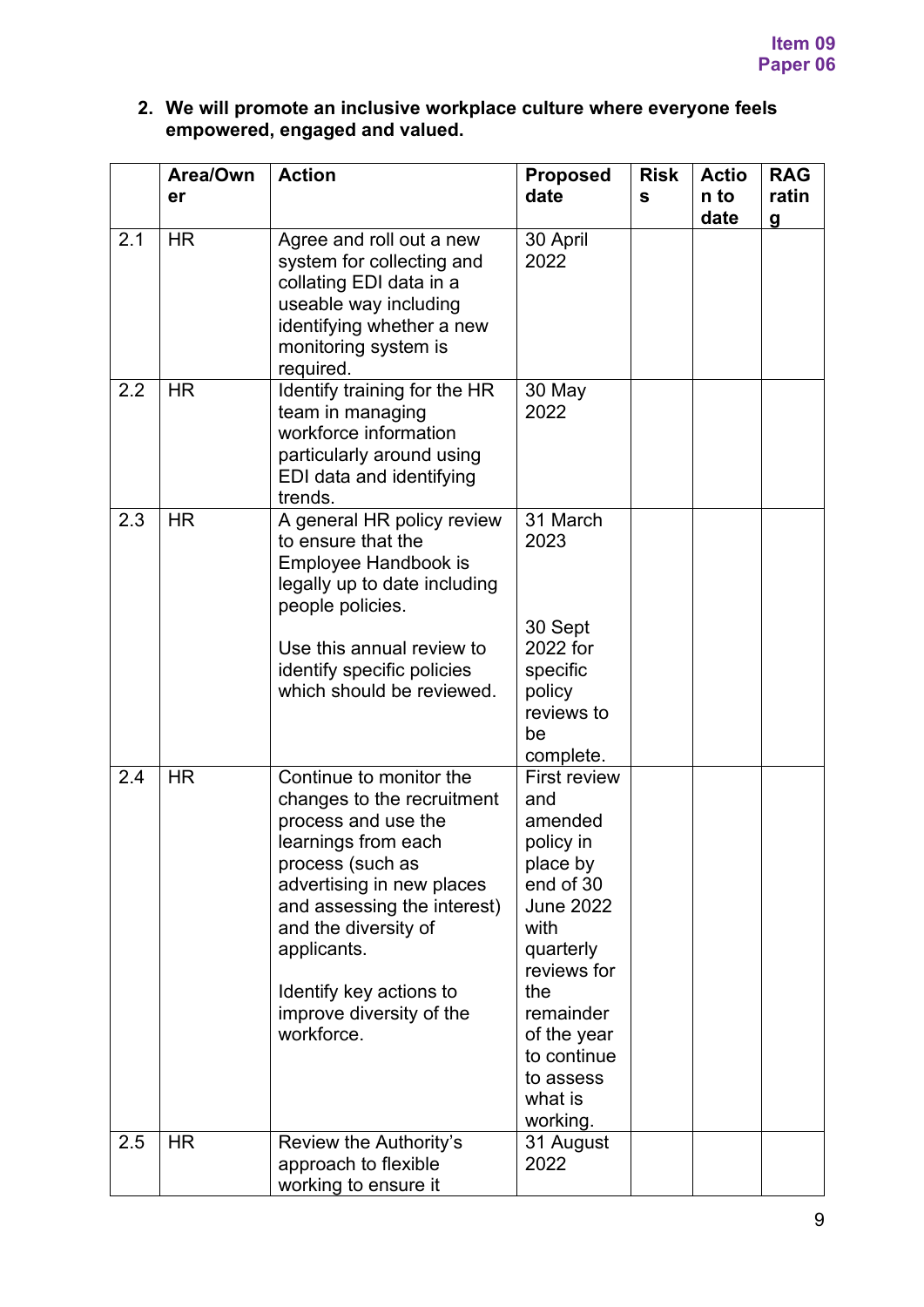|          |                              | supports a culture<br>promoting EDI.                                                                                                                                                                                                                    |                                                                                                                                                  |  |  |
|----------|------------------------------|---------------------------------------------------------------------------------------------------------------------------------------------------------------------------------------------------------------------------------------------------------|--------------------------------------------------------------------------------------------------------------------------------------------------|--|--|
| 2.6      | Policy and<br>Comms<br>teams | Develop a policy for taking<br>into account EDI<br>considerations when<br>designing research<br>specifications and<br>procurement for Comms<br>projects.                                                                                                | Policy<br>discussed<br>with EDI<br>adviser and<br>in place by<br>31 May<br>2022.<br>Ongoing.                                                     |  |  |
| 2.7      | <b>HR</b>                    | Review the induction<br>process to ensure that it is<br>inclusive and embodies the<br>culture of the Authority.<br>This will include a session<br>on EDI for all new starters<br>focus on embedding the<br>organisational values and<br>an EDI culture. | 31<br>December<br>2022                                                                                                                           |  |  |
| 2.8      | Corporate<br><b>Services</b> | Review public facing<br>policies such as Corporate<br>Complaints, FOI and the<br>Individual Rights policies to<br>ensure that they are easily<br>accessible and inclusive.                                                                              | 31 March<br>2023                                                                                                                                 |  |  |
| 2.9      | <b>ICT</b>                   | Review all ICT policies to<br>check they are inclusive<br>and make specific<br>reference to our<br>commitment to provide ICT<br>kit based on user<br>requirements where<br>possible.                                                                    | 31 March<br>2022 for<br>the review<br>and<br>identificatio<br>n<br>September<br>2022 for<br>specific<br>policy<br>reviews to<br>be<br>completed. |  |  |
| 2.1<br>0 | <b>ICT</b>                   | Test the accessibility of all<br>current Authority software<br>applications and web<br>services that staff access.<br>Corporate website<br>accessibility will be<br>managed by hosting<br>company with new tender<br>in 2022.                           | 30<br>September<br>2022                                                                                                                          |  |  |
| 2.1<br>1 | Comms<br>and EDI<br>advisor  | Review our comms policies<br>(which are currently being<br>drafted) to check they                                                                                                                                                                       | 30 June<br>2022                                                                                                                                  |  |  |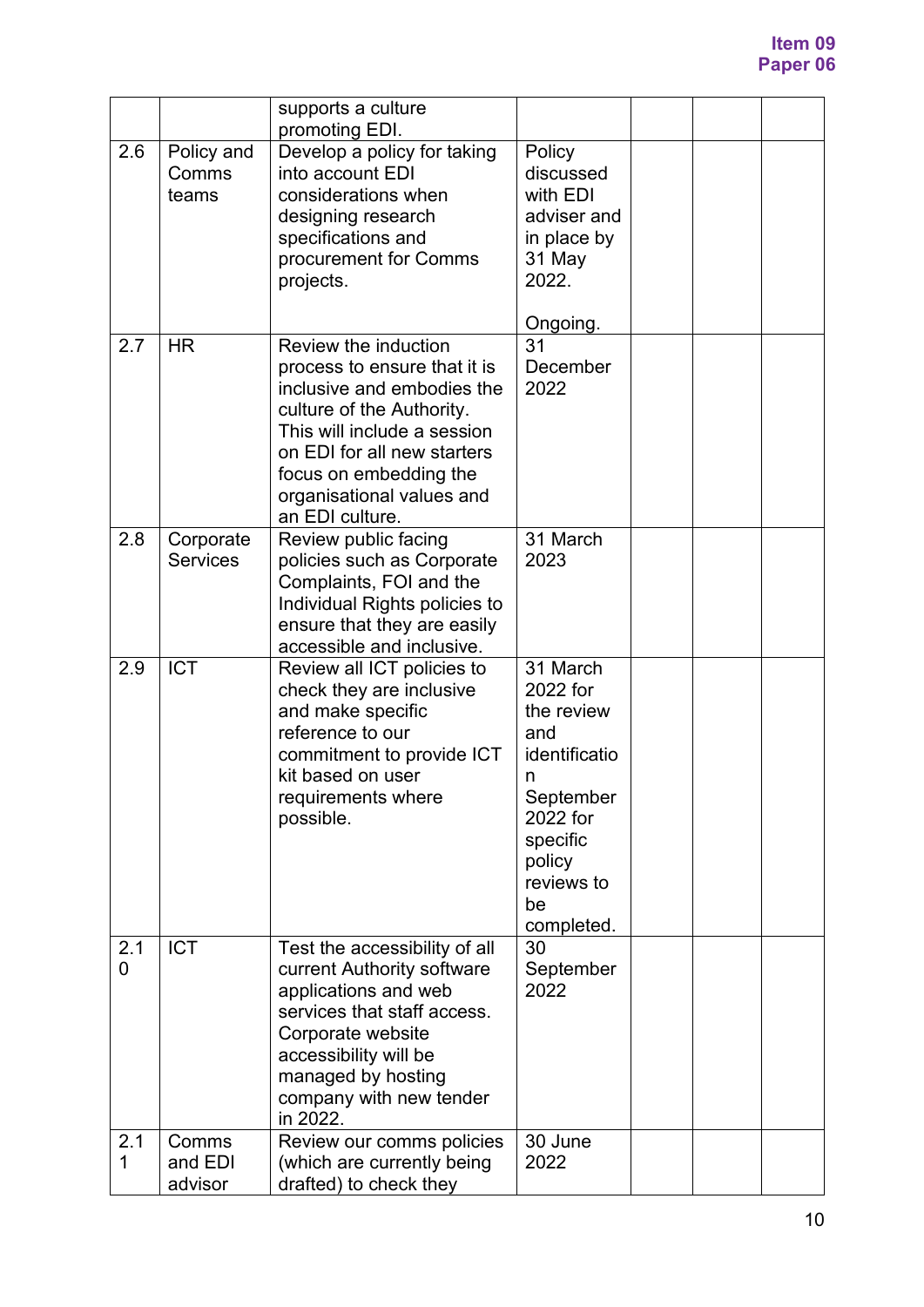|                       |                          | include<br>information/guidance on<br>EDI and are EDI compliant<br>(accessibility) and plain<br>English.                                                                                                                          |                                                                                                                       |  |  |
|-----------------------|--------------------------|-----------------------------------------------------------------------------------------------------------------------------------------------------------------------------------------------------------------------------------|-----------------------------------------------------------------------------------------------------------------------|--|--|
| 2.1<br>$\overline{2}$ | Comms                    | Develop accessibility<br>guidelines for publications<br>and website.<br>Produce a guide to<br>inclusive language and/or                                                                                                           | 30<br>September<br>2022                                                                                               |  |  |
| 2.1<br>3              | HR /Health<br>and Safety | writing for screen readers.<br>A policy update to include<br>regular risk assessments<br>for staff workstation safety<br>so that we are aware of<br>user requirements<br>throughout employment.                                   | 30 June<br>2022                                                                                                       |  |  |
| 2.1<br>4              | <b>ICT</b>               | Revise new starter process<br>to identify any accessibility<br>needs so that the ICT team<br>can prepare equipment in<br>advance.                                                                                                 | 31<br>December<br>2022                                                                                                |  |  |
| 2.1<br>5              | Finance                  | Review procurement<br>policies and forms to<br>ensure that they are<br>accessible and attract a<br>diversity of suppliers.                                                                                                        | 31<br>December<br>2022                                                                                                |  |  |
| 2.1<br>6              | Finance                  | Review finance induction<br>for staff to ensure it is<br>accessible and inclusive.                                                                                                                                                | 31 July<br>2022                                                                                                       |  |  |
| 2.1<br>$\overline{7}$ | Policy and<br>CS teams   | <b>Work with Corporate</b><br>Services (and other teams)<br>to integrate EDI<br>prompts/screening/checkpo<br>ints into project<br>management materials to<br>ensure fit for purpose for<br>policy work.                           | Project<br>manageme<br>nt materials<br>updated<br>with<br>necessary<br>prompts for<br>EDI by 30<br>September<br>2022. |  |  |
| 2.1<br>8              | Comms                    | Prepare annual editorial<br>calendar of key<br>dates/events and the<br>actions likely to be<br>involved. These actions<br>may include:<br>Statements on twitter,<br>email footers etc.<br>expressing the<br>Authority's awareness | Calendar<br>approved<br>by Director<br>of<br><b>Standards</b><br>and Policy<br>by 31 May<br>2022.                     |  |  |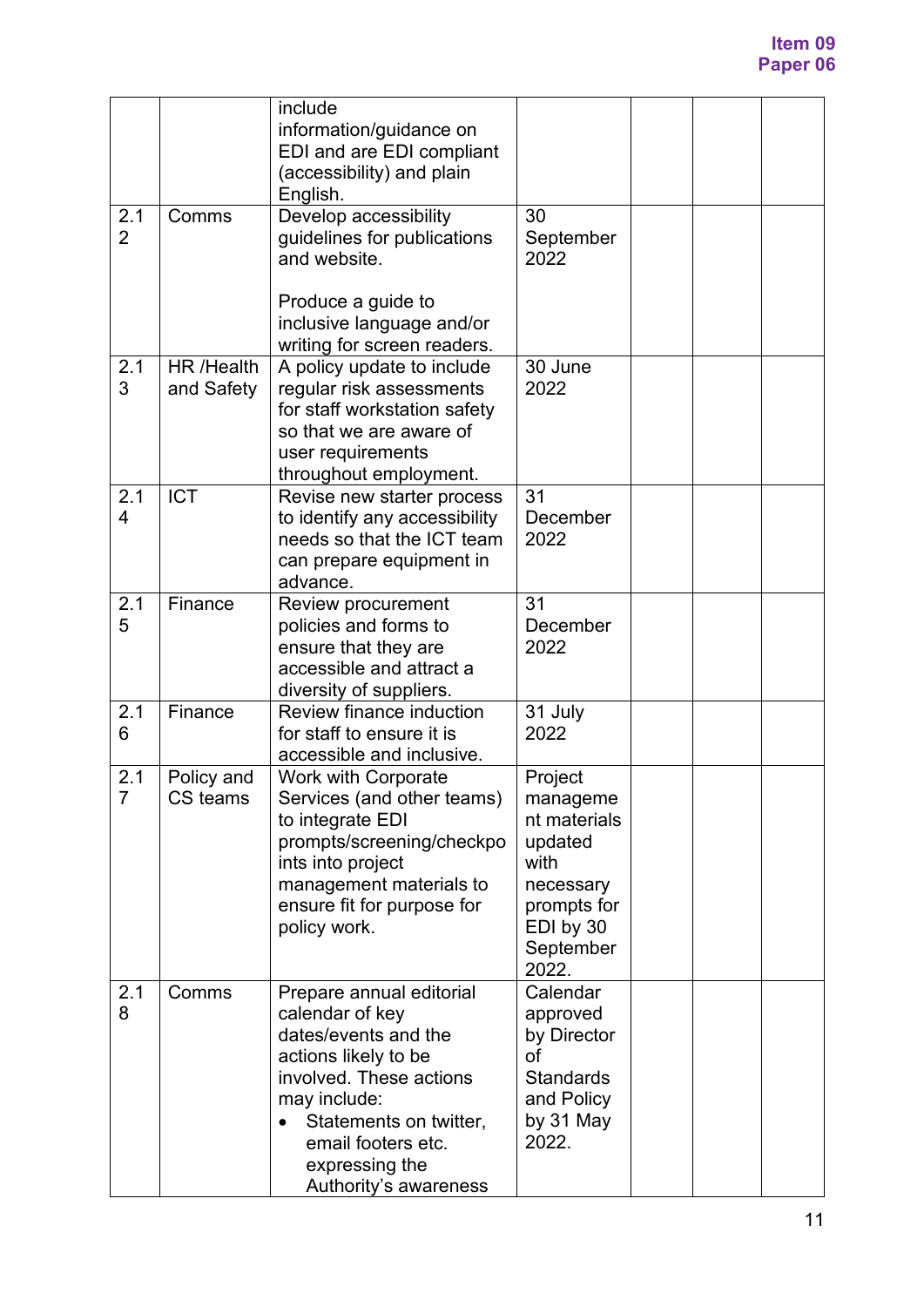|          |           | and support for the<br>event<br><b>Internal Authority events</b><br>and communications<br>associated with the<br>event<br>Joint work with the<br>regulators<br>Blogs and other external<br>facing work for events that<br>fit with the Authority's work. |                  |  |  |
|----------|-----------|----------------------------------------------------------------------------------------------------------------------------------------------------------------------------------------------------------------------------------------------------------|------------------|--|--|
| 2.1<br>9 | Comms     | Review our content and<br>imagery in our publications<br>to ensure that they are<br>culturally sensitive and<br>review existing blog<br>guidance.                                                                                                        | 31 May<br>2022.  |  |  |
| 2.2<br>0 | HR/H&S    | To review the risk<br>assessment processes to<br>ensure that EDI factors can<br>be identified, and action<br>taken to support individual<br>needs.                                                                                                       | 30 June<br>2022  |  |  |
| 2.2      | <b>HR</b> | Disability Confident level 2<br>accreditation.                                                                                                                                                                                                           | 31 March<br>2023 |  |  |

### **3. We will use our influence to encourage the promotion and progression of EDI across health and social care regulators and accredited registers.**

|     | Area/Owner | <b>Action</b>                                                                                                                                                                            | <b>Proposed</b><br>date                                                       | <b>Risks</b> | <b>Action</b><br>to date | <b>RAG</b><br>rating |
|-----|------------|------------------------------------------------------------------------------------------------------------------------------------------------------------------------------------------|-------------------------------------------------------------------------------|--------------|--------------------------|----------------------|
| 3.1 | s.29 team  | Identify issues in<br>the cases we<br>review which<br>suggest concerns<br>about bias or<br>inappropriate<br>treatment arising<br>out protected<br>characteristics or<br>different socio- | Ongoing.<br>Report to be<br>prepared for<br>Scrutiny<br>Committee in<br>2023. |              |                          |                      |
|     |            | economic<br>backgrounds. Pro-<br>actively identify<br>these through the<br>learning points<br>process and<br>decide whether<br>they are best dealt<br>with through direct                |                                                                               |              |                          |                      |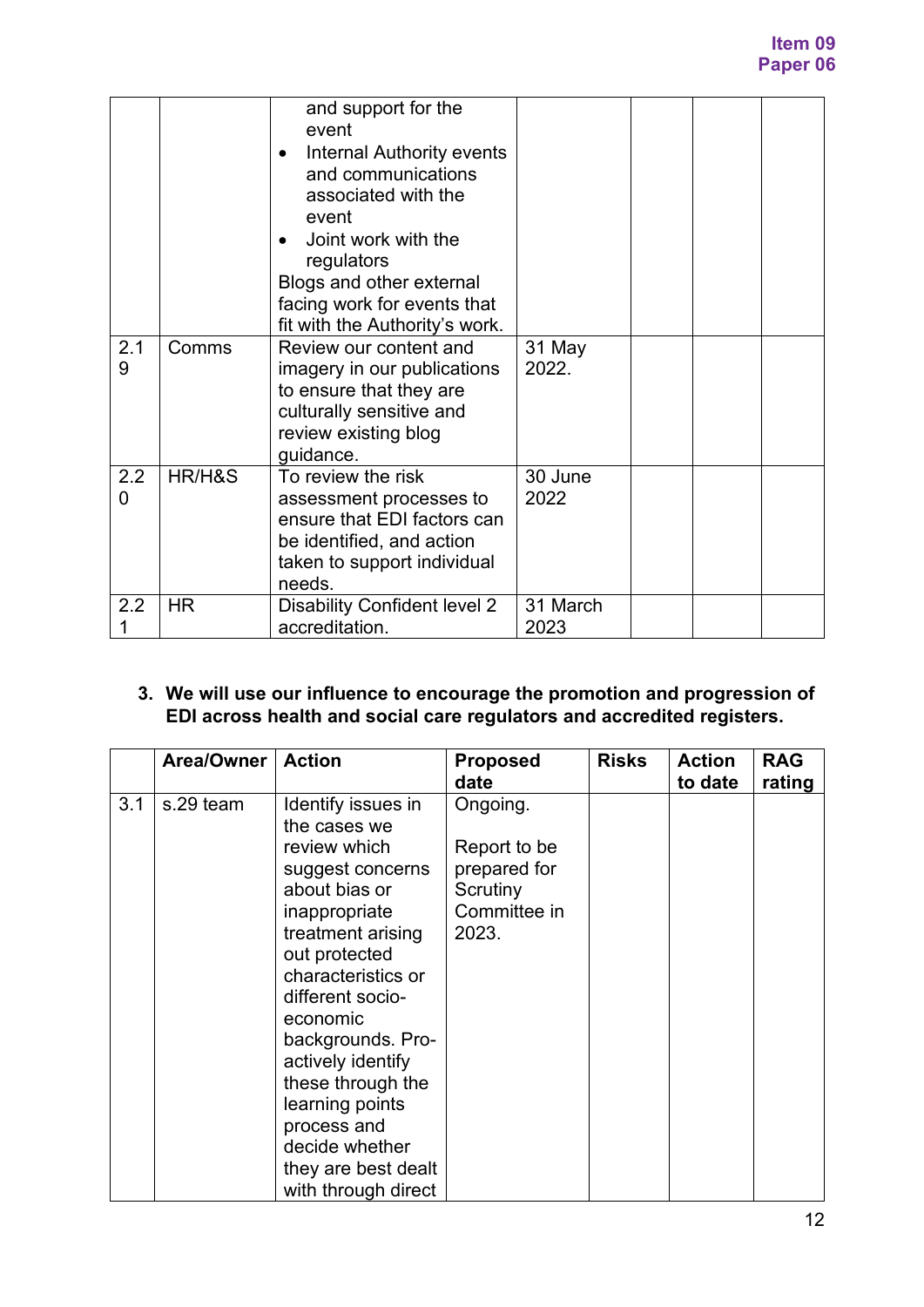|     |         | contact with the<br>regulators, liaison<br>with the<br>performance<br>review team<br>and/or flagging<br>with the policy<br>team. The action<br>may depend on<br>whether the issue<br>is something<br>which arises out<br>of an individual<br>case, or more<br>systemic<br>problems within<br>an individual<br>regulator or<br>across the<br>regulatory or<br>health and social<br>care system.                                                                                          |                                                                                                                                                                                                                                                                                                                                                                                         |  |  |
|-----|---------|-----------------------------------------------------------------------------------------------------------------------------------------------------------------------------------------------------------------------------------------------------------------------------------------------------------------------------------------------------------------------------------------------------------------------------------------------------------------------------------------|-----------------------------------------------------------------------------------------------------------------------------------------------------------------------------------------------------------------------------------------------------------------------------------------------------------------------------------------------------------------------------------------|--|--|
| 3.2 | PR team | Review the areas<br>we look at as part<br>of the PR EDI<br>Standard<br>(Standard 3) to<br>ensure this is<br>focused<br>appropriately. As<br>part of this, we<br>will:<br>a. Review the<br>information we<br>hold across<br>the regulators<br>b. Review the<br>information<br>collected by<br>other similar<br>schemes<br>Determine the<br>information we<br>should collect<br>(including any<br>through the<br>dataset) and<br>compare this to<br>the information we<br>currently hold. | Analysis<br>produced of<br>the information<br>we hold and<br>have<br>considered<br>against<br>Standard 3 in<br>the first two<br>years of its use<br>(by 30 June<br>2022).<br>Overview of<br>information<br>collected by<br>other similar<br>schemes<br>produced (by<br>31 August<br>2022).<br><b>Review EDI</b><br>information for<br>the dataset<br>and identify<br>changes<br>needed. |  |  |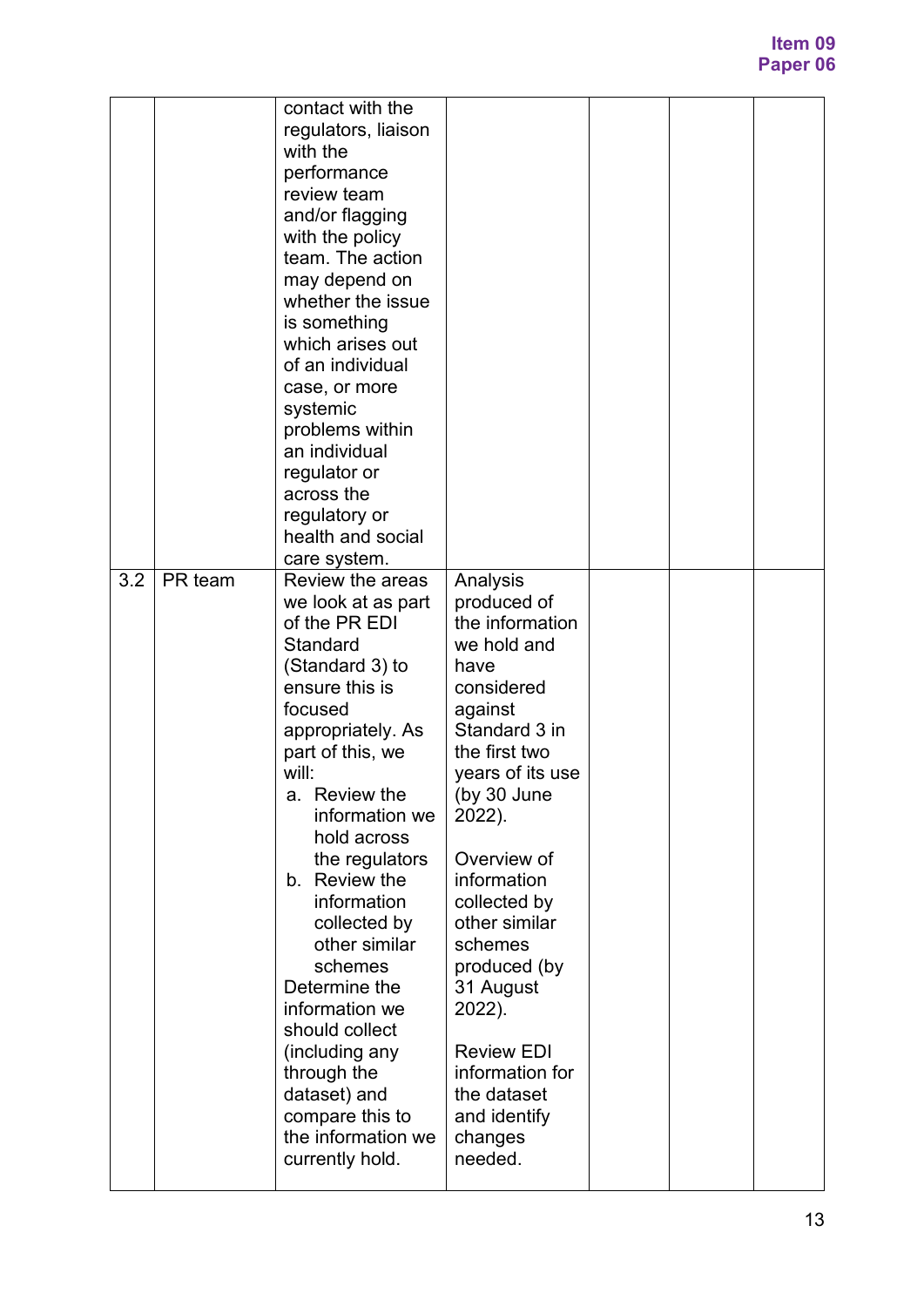|     |         |                                                                                                                                                                                                                                                                                                        | Update<br>Evidence<br>matrix.<br>Complete by<br>30 November<br>2022                                                                                                                                                                                                                                                                                                                                                                                                                                                                               |  |  |
|-----|---------|--------------------------------------------------------------------------------------------------------------------------------------------------------------------------------------------------------------------------------------------------------------------------------------------------------|---------------------------------------------------------------------------------------------------------------------------------------------------------------------------------------------------------------------------------------------------------------------------------------------------------------------------------------------------------------------------------------------------------------------------------------------------------------------------------------------------------------------------------------------------|--|--|
| 3.3 | PR team | Clarify our<br>expectations<br>relating to EDI<br>Standard,<br>including whether<br>the baseline<br>should increase<br>over time.<br>c. In the light of<br>the review,<br>consider the<br>wording of the<br>Standard to<br>ensure that it<br>accurately<br>encapsulates<br>what we seek<br>to achieve. | By 31<br>December<br>2022:<br>Guidance<br>produced for<br>PR team,<br>decision-<br>makers and<br>regulators on<br>the<br>expectations<br>and<br>requirements<br>to meet the<br>Standard.<br>Report<br>produced on<br>whether the<br>baseline<br>should<br>increase over<br>time, and if so,<br>how this<br>should be<br>introduced.<br>By end March<br>2023:<br>Initial<br>engagement<br>with internal<br>and external<br>stakeholders<br>on the wording<br>of the<br>Standard.<br>Further<br>development<br>and<br>consultation on<br>wording to |  |  |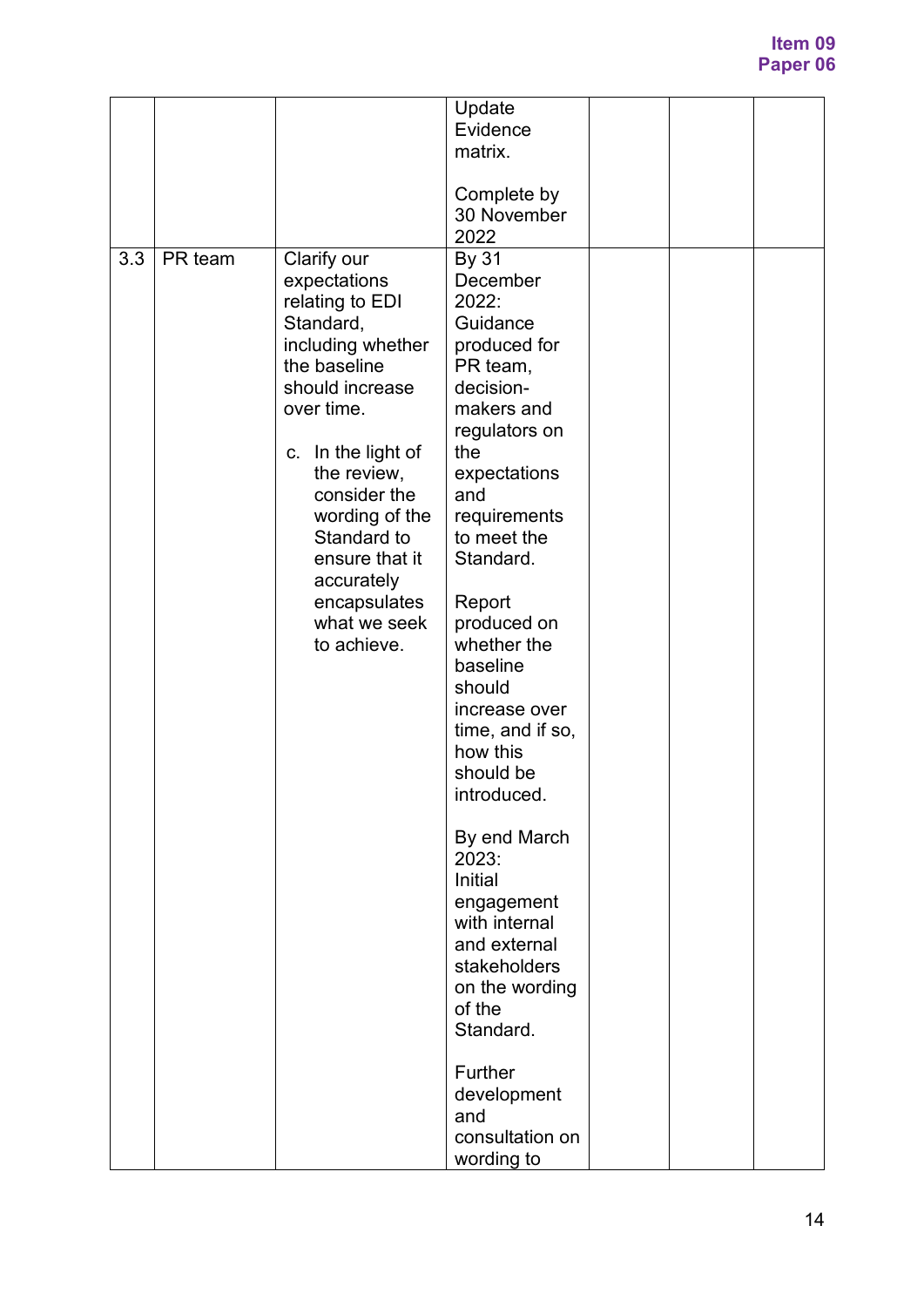|     |                    |                                                                                                                                                                                                              | take place in<br>2023/24.                                                                                                                                                                                                                                                                |  |  |
|-----|--------------------|--------------------------------------------------------------------------------------------------------------------------------------------------------------------------------------------------------------|------------------------------------------------------------------------------------------------------------------------------------------------------------------------------------------------------------------------------------------------------------------------------------------|--|--|
| 3.4 | AR team            | Embed new<br>impact<br>assessment into<br>the assessment<br>and decision-<br>making<br>processes.                                                                                                            |                                                                                                                                                                                                                                                                                          |  |  |
| 3.5 | AR team            | Develop an EDI<br>Standard for the<br>Accreditation<br>Standards.<br>Consider what<br>data we need to<br>capture from the<br>Accredited<br>Registers as part<br>of this.                                     | A template<br>data set that<br>Accredited<br>Registers are<br>required to<br>complete as<br>part of their full<br>assessment.<br>Updated<br>standards<br>developed<br>following<br>public<br>consultation.<br>Updated<br>guidance<br>documents for<br>registers.<br>By 31 March<br>2023. |  |  |
| 3.6 | AR team            | Develop<br>communication<br>with Accredited<br>Registers to raise<br>the profile of EDI.<br>This should<br>include<br>consideration of<br>an EDI Forum and<br>sharing relevant<br>good practice<br>guidance. | Section in the<br>AR newsletter.<br>EDI included in<br>any good<br>practice<br>guidance<br>published.<br>Development<br>of an EDI<br>Forum for<br>Accredited<br>Registers.<br>By 31 January<br>2023.                                                                                     |  |  |
| 3.7 | PR and AR<br>teams | Review<br>stakeholder                                                                                                                                                                                        | Target list of<br>stakeholders                                                                                                                                                                                                                                                           |  |  |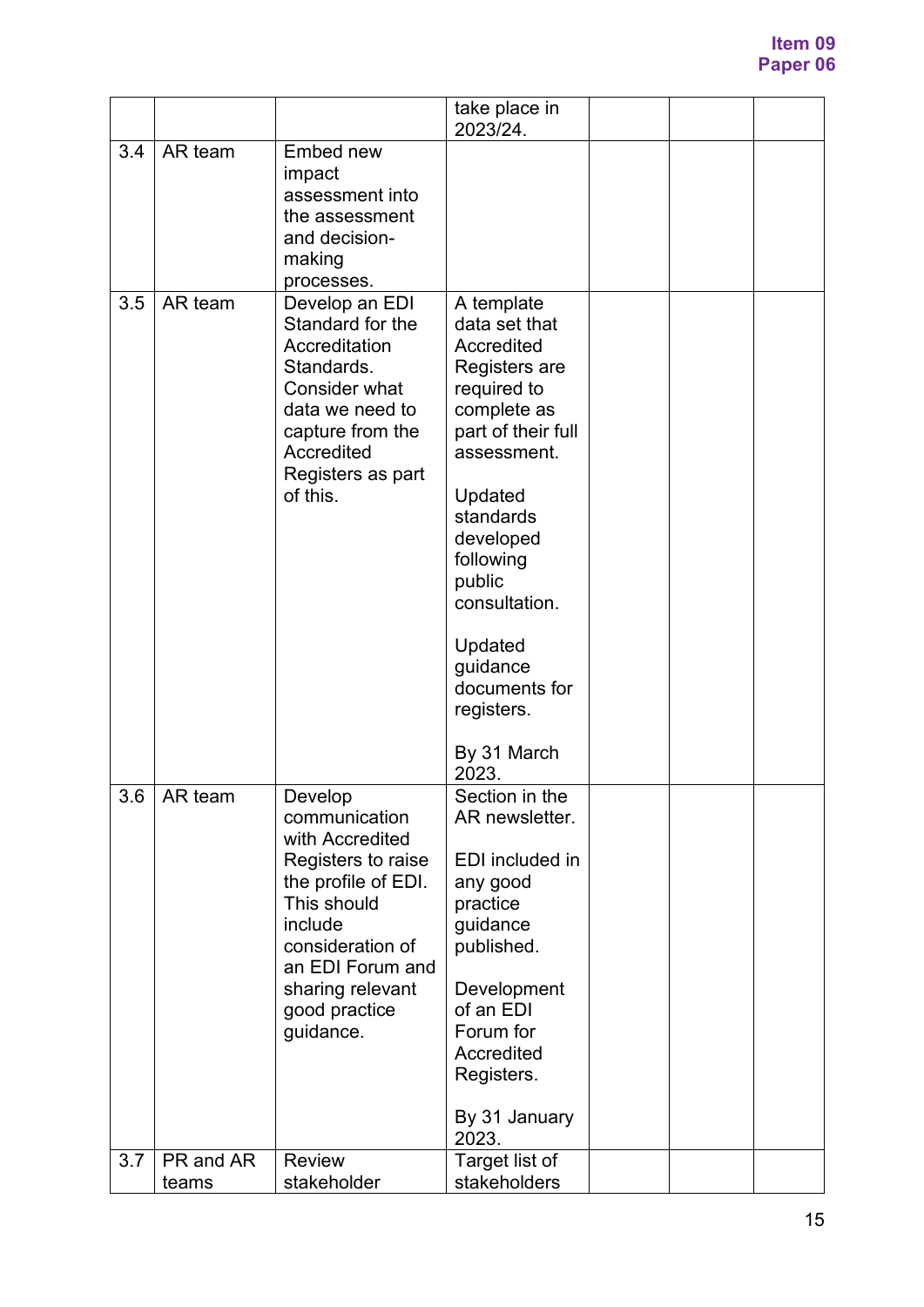|     |                    | engagement,<br>including 'Share<br>your experience'<br>process to ensure<br>it is better<br>targeted to service<br>users of<br>regulators. | for each<br>regulator<br>developed,<br>based on<br>understanding<br>of key groups<br>(by 30 June<br>2022).                                                                   |  |  |
|-----|--------------------|--------------------------------------------------------------------------------------------------------------------------------------------|------------------------------------------------------------------------------------------------------------------------------------------------------------------------------|--|--|
|     |                    |                                                                                                                                            | Updated<br>process for<br>obtaining<br>stakeholder<br>feedback (by<br>30 June 2022).                                                                                         |  |  |
|     |                    |                                                                                                                                            | Set of<br>escalation<br>criteria for<br>identifying<br>serious<br>concerns, to<br>include those<br>relating to<br>discrimination<br>(by 31 March<br>2023).                   |  |  |
| 3.8 | PR and AR<br>teams | Review the<br>accessibility of the<br>Performance<br>review and<br>Accredited<br>Register reports<br>and other public<br>reports.          | New report<br>formats<br>introduced for<br>new PR<br>approach (by<br>30 June 2022).<br>Updated<br>website<br>content that is<br>available in<br>other formats<br>on request. |  |  |
|     |                    |                                                                                                                                            | Feasibility<br>assessment of<br>introducing<br>animated<br>videos to<br>explain the<br>outcomes of<br>performance<br>reviews for<br>each regulator                           |  |  |